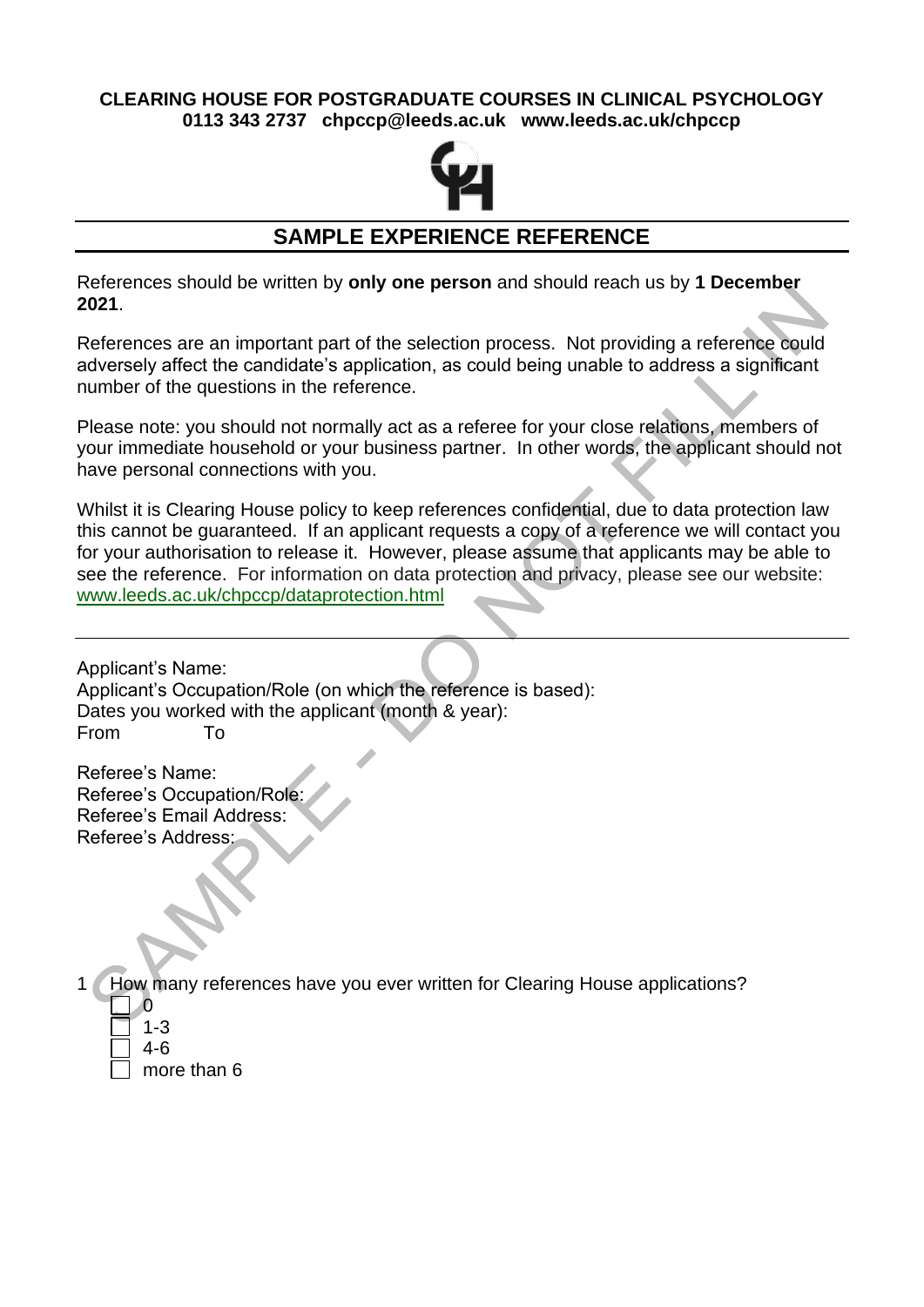| 2 Compared with other Clearing House applicants you have written references for, where |
|----------------------------------------------------------------------------------------|
| would you place this applicant on a scale of 1-5?                                      |

|   | would you place this applicant on a scale of 1-5?                                    |  |
|---|--------------------------------------------------------------------------------------|--|
|   | 1 is MUCH WORSE THAN OTHERS and 5 is THE BEST<br>1<br>2                              |  |
|   | 3                                                                                    |  |
|   | 4<br>5                                                                               |  |
|   | Unable to rate                                                                       |  |
| 3 | I have known the applicant as:                                                       |  |
|   | an undergraduate vacational worker                                                   |  |
|   | a postgraduate assistant/researcher                                                  |  |
|   | a salaried member of staff<br>a voluntary worker                                     |  |
|   | other (please specify):                                                              |  |
| 4 |                                                                                      |  |
|   | I have known the applicant for:<br>less than one year                                |  |
|   | one to two years                                                                     |  |
|   | over two years                                                                       |  |
| 5 | I know the applicant:                                                                |  |
|   | casually                                                                             |  |
|   | fairly well                                                                          |  |
|   | very well                                                                            |  |
| 6 | Would you employ the applicant in a similar capacity again?                          |  |
|   | Yes                                                                                  |  |
|   | <b>No</b><br><b>Unsure</b>                                                           |  |
|   | Can't comment                                                                        |  |
| 7 | How would you rate their ability to form positive working alliances with clients and |  |
|   | colleagues?                                                                          |  |
|   | 1 IS LOW and 5 IS HIGH                                                               |  |
|   | 2                                                                                    |  |
|   | 3                                                                                    |  |
|   | 4                                                                                    |  |
|   | 5<br>Unable to rate                                                                  |  |
|   |                                                                                      |  |
| 8 | How would you rate their ability to use supervision effectively?                     |  |
|   | <b>TTS LOW and 5 IS HIGH</b><br>1                                                    |  |
|   |                                                                                      |  |

 $\Box$ 

Unable to rate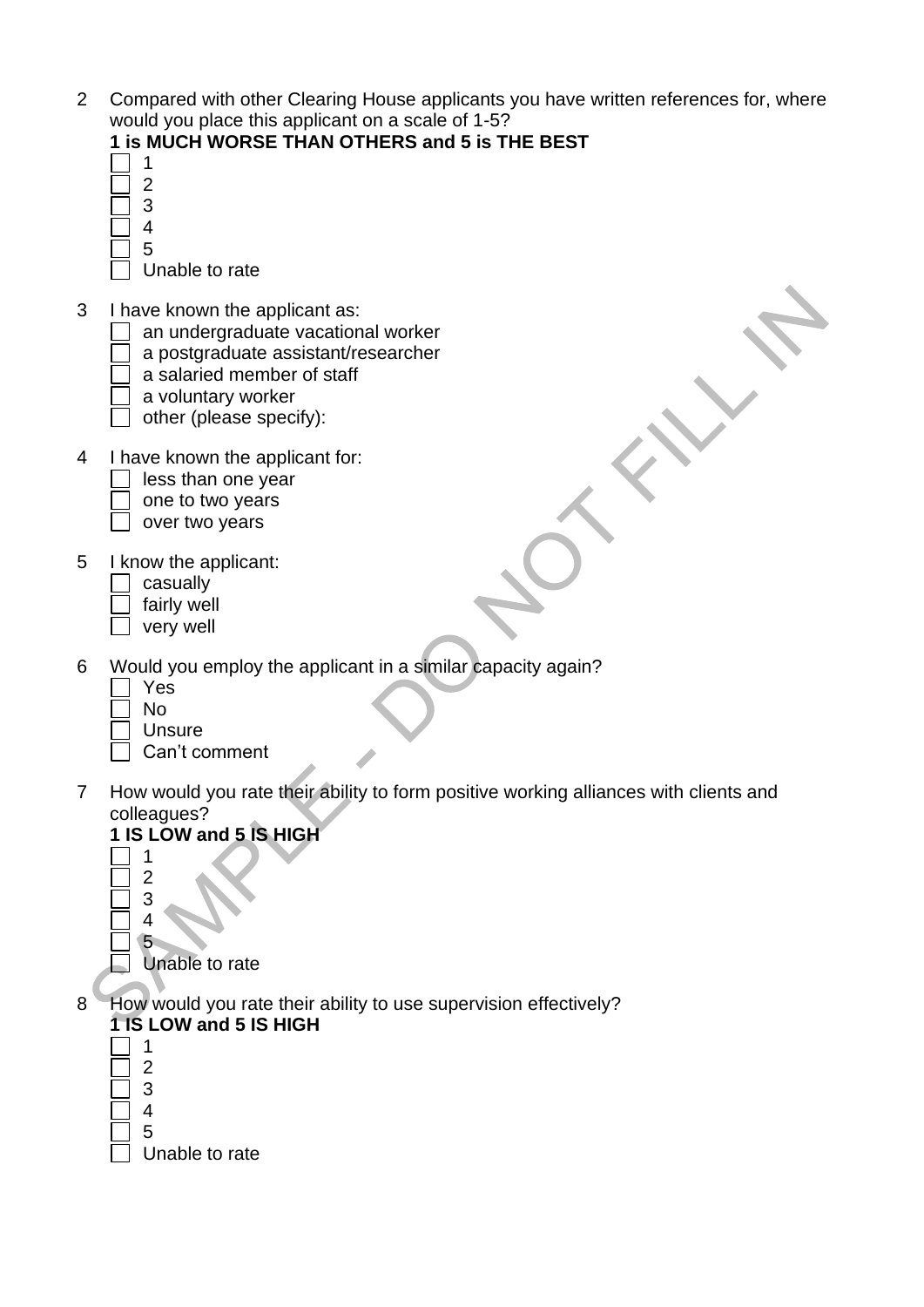- 9 How would you rate their ability to communicate complex/sensitive information to clients and colleagues?
	- **1 IS LOW and 5 IS HIGH**
	- 1  $\mathfrak{p}$ 3 4 5
		- Unable to rate
- 10 How would you rate their ability to reflect on their own performance and on their strengths/weaknesses?



- Unable to rate
- 11 How would you rate their ability to organise their workload under pressure? **1 IS LOW and 5 IS HIGH**
	- 1 2 3 4 5 Unable to rate
- 12 What is your overall judgement of their ability to successfully complete a clinical psychology training course?
	- I have significant doubts about their ability to complete a course
	- I think they would struggle to get through a course
	- Although they have some strengths I think they would struggle in some areas
	- I think they would manage most areas of the course well
	- I think they would have no difficulty in any area of the course
	- Can't comment

Please comment on the applicant's suitability, bearing in mind the following:

Please consider your duty of care to course centres and ultimately to the public, as well as your duty of care to the applicant. You can help course centres choose the best applicants by being clear about an applicant's weaknesses as well as detailing their strengths.

Please use language that does not identify the applicant to assist course centres that use a "blind" rating system e.g. use "the applicant" or "X" instead of their name, use "they" or "s/he" instead of he or she etc.

Please limit your comments to the spaces given below. Thank you for your help.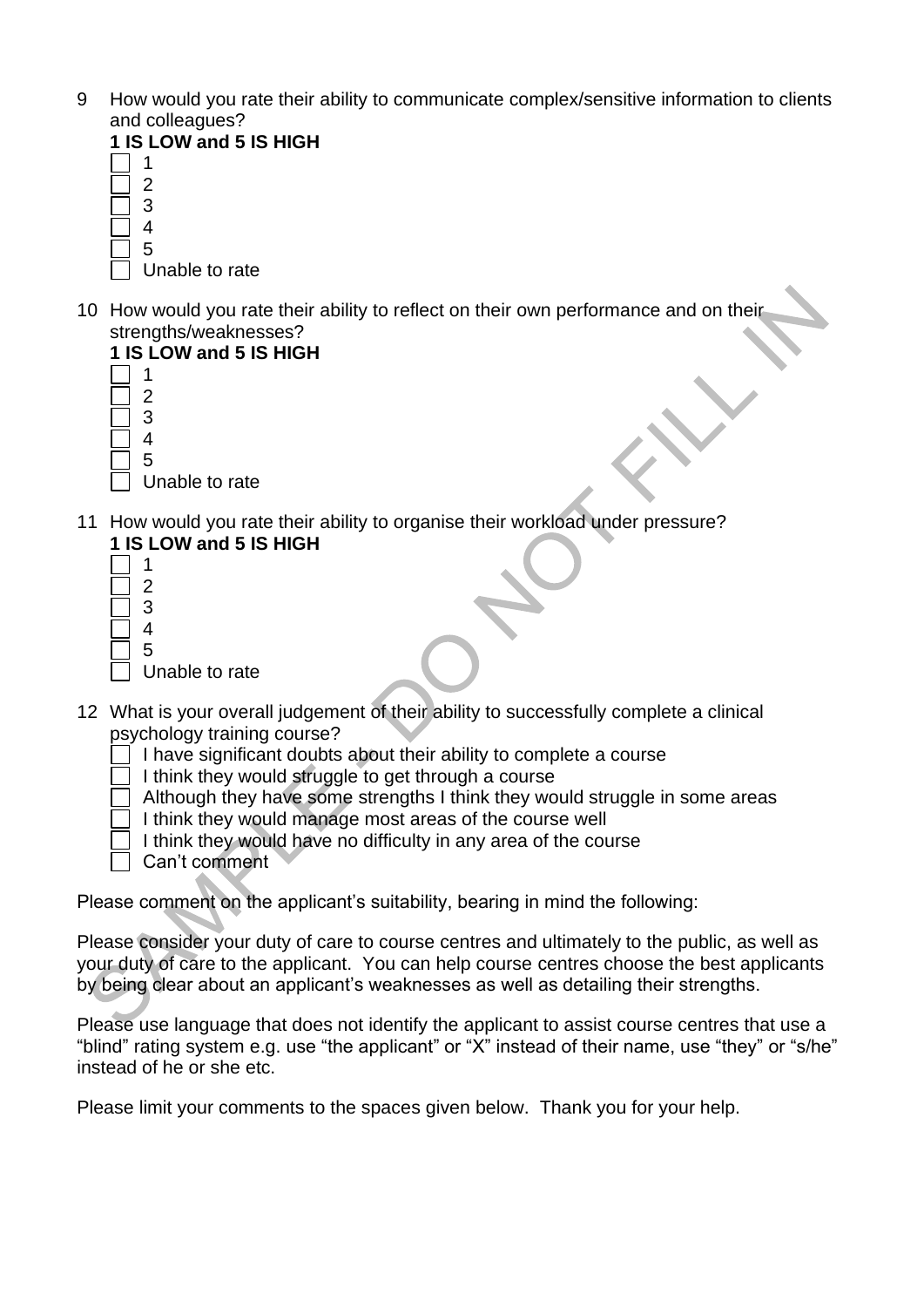- **13 Please comment on the applicant's intellectual competence:**
	- **(a) Does the applicant show evidence that they can think creatively about their work?**
	- **(b) Are they able to apply their knowledge e.g. by showing ingenuity in problemsolving?**
	- **(c) Is the applicant suited to a further period of intensive academic work alongside demands of a more practical kind?**
	- **(d) Is the applicant's written work of an appropriate standard?**

**Continued on the next page**